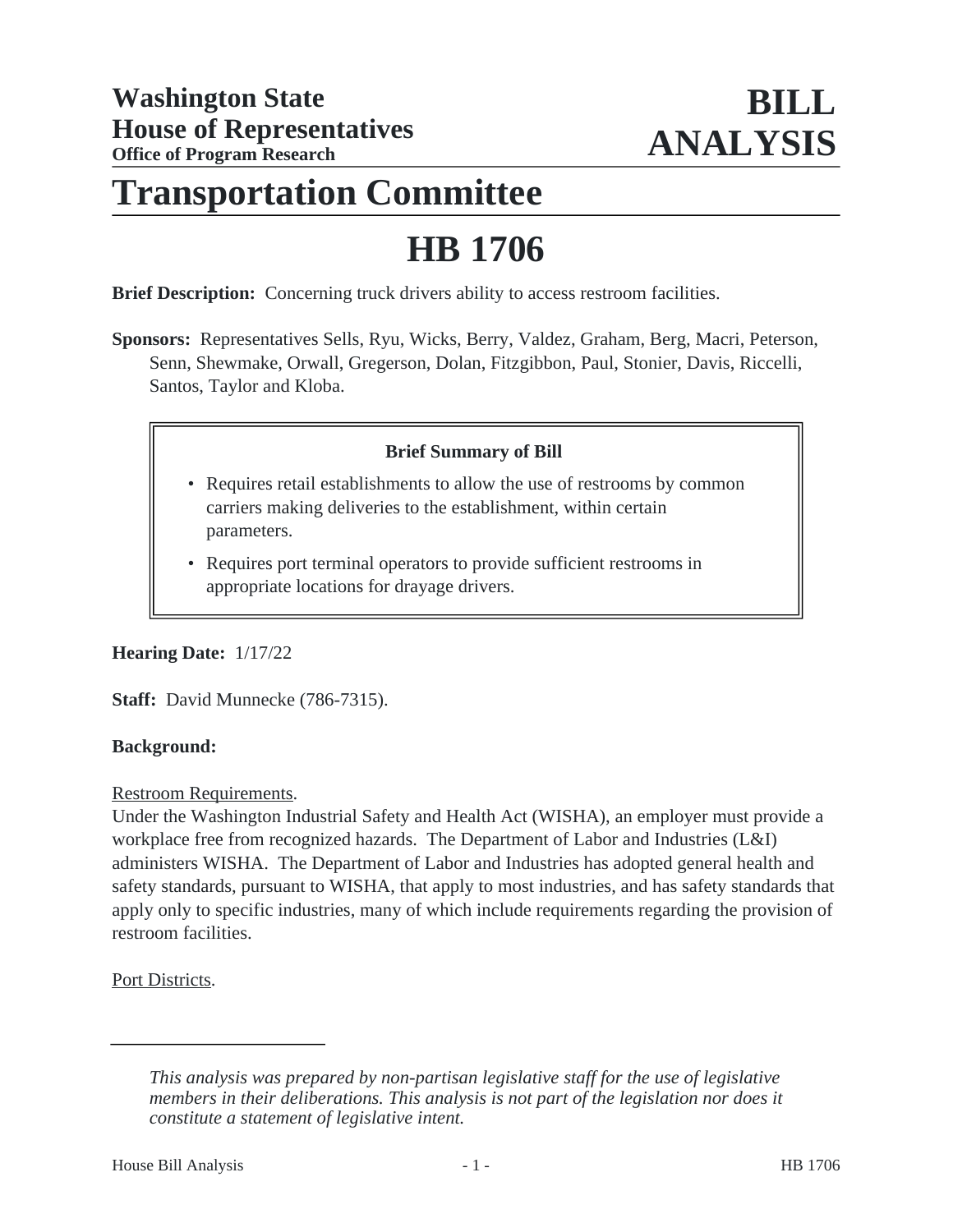Port districts are a type of special purpose district, and there are 75 port districts in Washington. Port districts can include harbors and marine transport, but can also include airports, railroads, and other facilities. Port districts are generally funded by property taxes, services fees, lease fees, and bonds, but they may also receive funding from the federal government and the state.

Marine cargo generally comes in three forms: containerized (cargo transported by container), bulk (cargo transported unpackaged, like grain or oil), and break bulk (cargo, such as a car or barrels, that is loaded individually, rather than in containers or in bulk). Most non-bulk cargo is transported by intermodal container. Such containers can be transferred between different modes of transportation—for example, from ship to rail—without removing the cargo from the container. Drayage trucks are generally diesel-fueled, heavy-duty trucks that transport containers and bulk freight between a port and intermodal rail facilities, distribution centers, and other locations near the port.

## **Summary of Bill:**

## Retail Establishments.

A retail establishment that has a restroom must allow a common carrier delivering goods to the establishment to use that restroom during normal business hours if:

- the restroom is located in an area where providing access would not create an obvious health or security risk to the common carrier; and
- allowing the common carrier access would not pose an obvious security risk to the retail establishment or its employees.

For a first violation of this requirement, the city or county attorney must issue a warning letter to the owner or operator of the retail establishment, and to any employee of a retail establishment who denies access to a restroom. A retail establishment or an employee of a retail establishment that violates this requirement after receiving a warning letter is guilty of a class 2 civil infraction under chapter 7.80 RCW.

A retail establishment is not required to make any physical changes to a restroom to be in compliance with the restroom use requirement.

## Port Districts.

A terminal operator, which may or may not be the port district, must provide a sufficient number of restrooms for use by drayage truck operators in areas of the terminal that drayage truck operators typically access. These restrooms may include fixed bathrooms with flush toilets or portable chemical toilets.

A terminal operator complies with this restroom requirement if the terminal operator:

- allows drayage truck operators access to existing restrooms while the drayage truck operators are on port property, when access does not pose an obvious safety risk to the drayage truck operators and other workers in the area;
- provides additional restrooms at locations where there is the most need; and